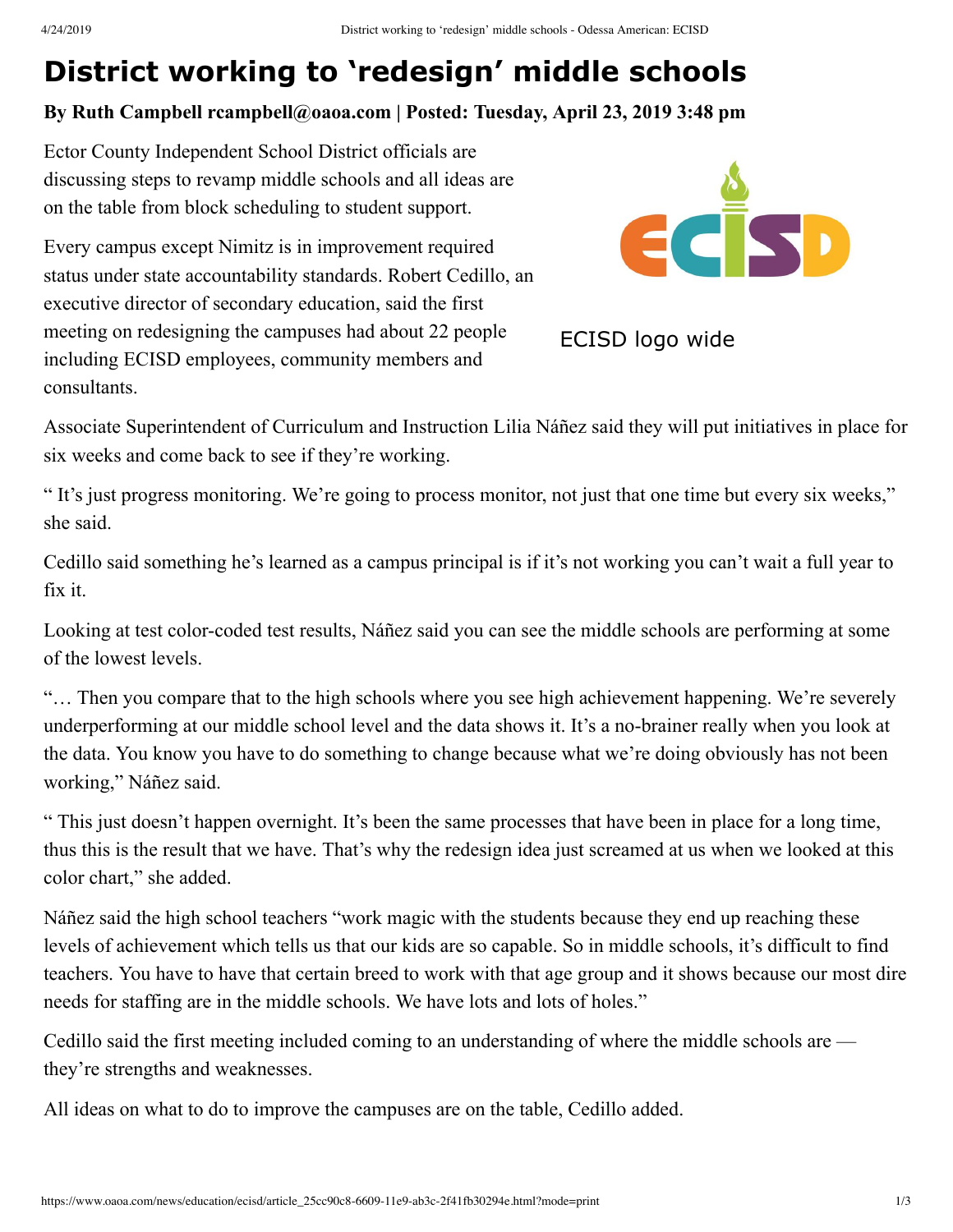There is a common denominator among sixth-graders that their performance dips, so the committee wants to see what can be done structurally and systematically to better support them and students in the other middles school grades.

Capacity can also play into behavior issues, Cedillo acknoweldged.

" Sometimes middle school students in general have trouble keeping their hands to themselves. When you have more around you, it's going to be more of a challenge to keep your hands to yourself. They're middle school students. It's a unique age. They're learning and growing and trying to figure out what their pathway is," Cedillo said.

Middle school students also are trying to figure out why school is important and asking why they need to learn certain subjects, he said. That's where programs like PICK Education and ACCESS come in.

PICK Education is an initiative of the ECISD Innovation Department that uses hands-on professional development for teachers and brings real-world science and research projects to students.

ACCESS is a program that hopes to engage students in career possibilities beyond the oilfield to fields such as healthcare, manufacturing service and nonprofit sectors.

Asked if freshman centers like they have in Midland were discussed, Cedillo said they had not come up yet.

The second discussion point was on planning — identifying the right tools to improve student learning. The group talked about having four periods a day instead of eight, consistent professional learning communities for teachers; and professional learning opportunities within the master schedule, Cedillo said.

" So basically less transitions for the kids, longer instructional time and also time built in to support teachers," he added.

Alignment between curriculum and instruction and possibly rebooting Response to Intervention and Positive Behavioral Intervention and Support, which has been used before, was also talked about, Cedillo said.

" Response to Intervention is … a process to intervene at every level of need," he said. "… It's basically support, like the first piece would have to be clear expectations, clear structures, clear processes. If they struggle with following those, what supports can we put in? What social or emotional support can we provide to get the student to understand how school works, how school functions?"

If one level of intervention doesn't work, that student would move up to the next tier.

" Some of the schools I've seen will put a committee together that will be a team of teachers. They will call the student in with the parents and tell them we need you to step up and tell the student they have teachers that care about them," Cedillo said.

" Tier 3 support could be maybe a biweekly meeting with the counselor. Basically, it's a support system," he added.

Campus culture was another discussion item.